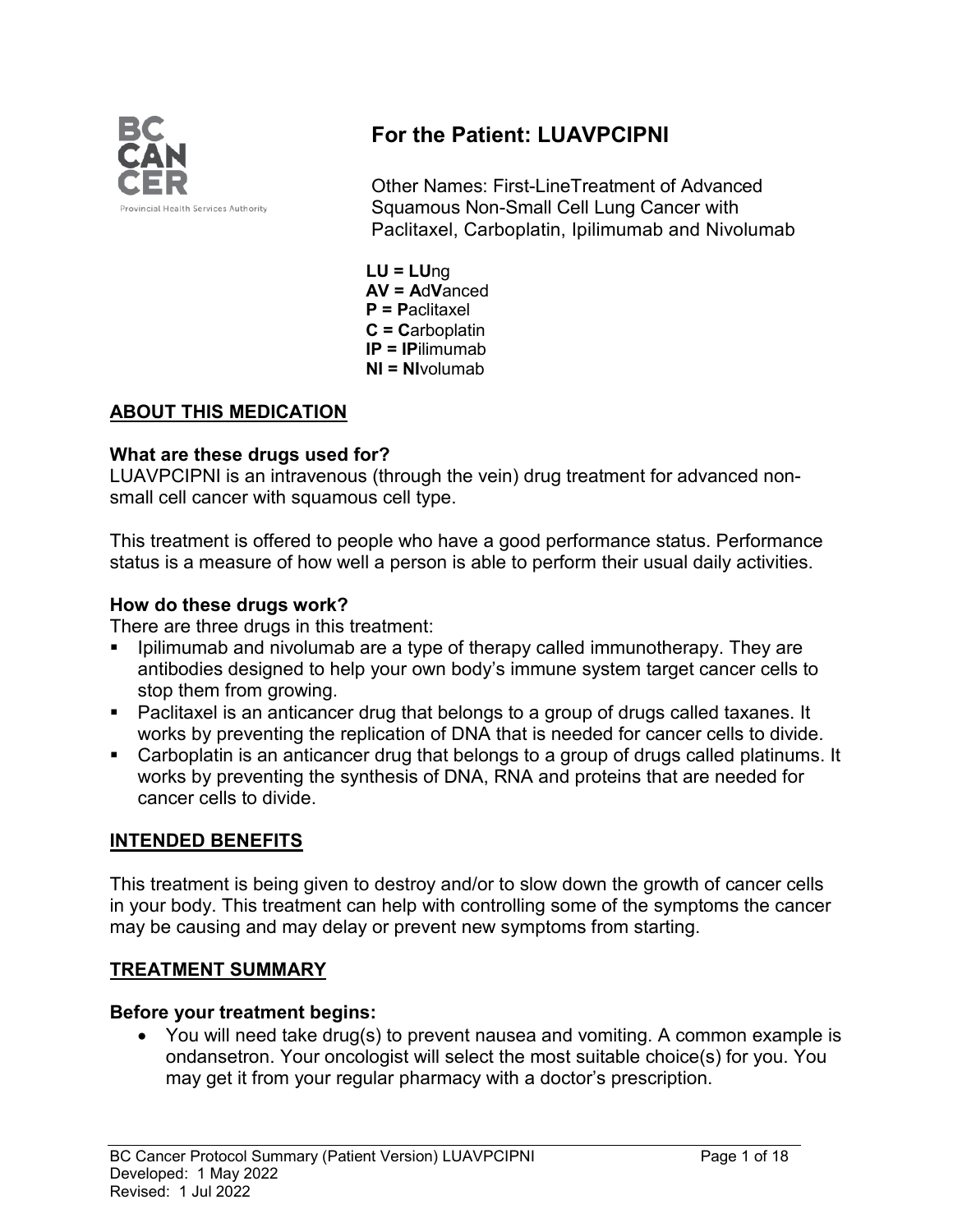### **How are these drugs given?**

Your treatment plan consists of 2 parts. The first part consists of 2 cycles given 3 weeks (21 days) apart.

- For cycle 1, you will have the four drugs given to you intravenously (through the vein) on day 1.
	- Nivolumab is given first. The infusion lasts about 30 minutes.
	- Dilimumab is given second. The infusion lasts about 30 minutes.
	- Paclitaxel is given next. The infusion lasts about 3 hours (180 minutes). You will also be given intravenous drugs before paclitaxel to help prevent allergic reactions.
	- Carboplatin is given last. The infusion lasts about 30 minutes.
- For cycle 2, you will have three drugs given to you intravenously on day 1.
	- Nivolumab is given first. The infusion lasts about 30 minutes.
	- Paclitaxel is given next. The infusion lasts about 3 hours (180 minutes). You will also be given intravenous drugs before paclitaxel to help prevent allergic reactions.
	- Carboplatin is given last. The infusion lasts about 30 minutes.

The second part begins 3 weeks after cycle 2.

- Starting with cycle 3, your treatment plan consists of cycles which last 6 weeks (42 days). In each cycle you will receive treatment every 3 weeks (on days 1 and 22).
	- On day 1, you will receive ipilimumab and nivolumab.
	- On day 22, you will receive nivolumab only.
	- **Ipilimumab will be given as an infusion lasting about 30 minutes. The nivolumab** infusion will be given over 30 minutes.

### **What will happen while I am being treated?**

- A blood test is done within one month of starting treatment.
- A blood test is also done before each treatment day.
- The dose and timing of your treatment may be changed based on your blood test results and/or other side effects.
- **Your very first treatment will take longer than other treatments because a nurse will** be reviewing the possible side effects of your treatment plan and will discuss with you how to manage them. *It is a good idea to bring someone with you to your first treatment appointment*.
- Please bring your anti-nausea drugs with you for each treatment. Your nurse will tell you when to take them. You may also need to take anti-nausea drugs at home after treatment. It is easier to prevent nausea and vomiting than to treat it once it happens, so follow directions closely.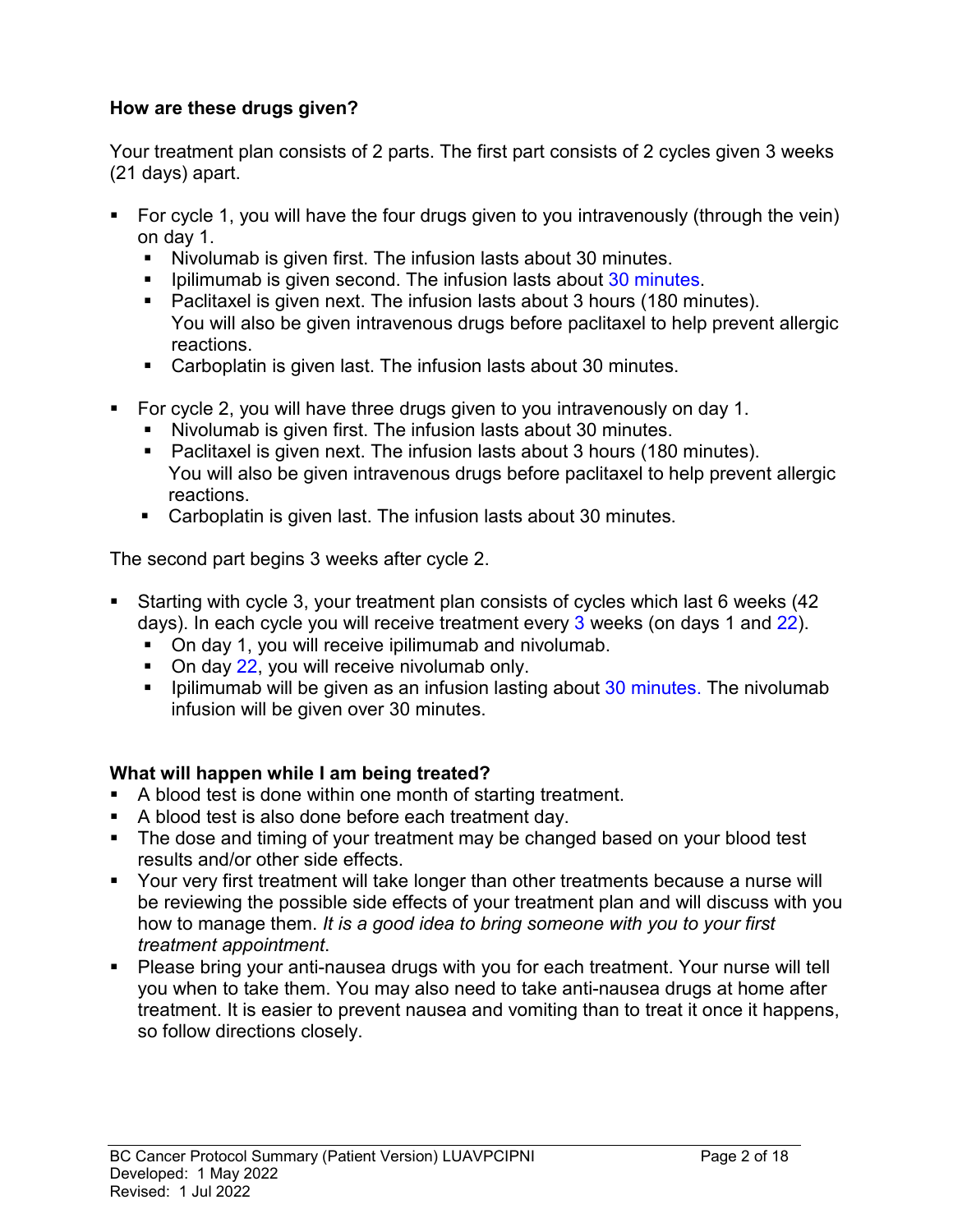### **OTHER INSTRUCTIONS**

*It is very important to report side effects immediately to your doctor. Do not manage side effects at home without first speaking with your doctor. Be aware that symptoms may be delayed and can develop months after your last dose. If other doctors are involved in your care it is important they know you are on these treatments and the autoimmune side effects they can cause. Early treatment of side effects is critical.*

#### **What other drugs or foods can interact with LUAVPCIPNI?**

- Other drugs may interact with this treatment. Check with your doctor or pharmacist before you start or stop taking any other drugs including all prescription and nonprescription medicines, steroids or other medicines that lower your immune response, vitamins, and herbal supplements.
- The drinking of alcohol (in small amounts) does not appear to affect the safety or usefulness of this treatment.

### **Other important things to know:**

- **Before you are given ipilimumab or nivolumab**, talk to your doctor if you:
	- have an active condition where your immune system attacks your body (autoimmune disease), such as ulcerative colitis, Crohn's disease, rheumatoid arthritis, multiple sclerosis, lupus or sarcoidosis
	- **take other medicines that make your immune system weak. Examples of these** may include steroids, such as prednisone
	- had an organ transplant, such as a kidney transplant
	- have liver damage from diseases or drugs
	- have any other medical conditions
- This treatment may cause sterility in men and menopause in women. If you plan to have children, discuss this with your oncologist before starting treatment.
- This treatment may damage sperm and may cause harm to the baby if used during pregnancy. It is best to use birth control while you are undergoing treatment and for at least **5 months** after the last dose. Tell your doctor right away if you or your partner becomes pregnant. Do not breast feed during treatment.
- Ipilimumab and nivolumab may pass into your breast milk. **Do not breastfeed** during treatment.
- Tell all doctors including dentists you see that you are being treated with ipilimumab, nivolumab, paclitaxel, and carboplatin before you receive treatment of any form. You should carry the BC Cancer *wallet card* for ipilimumab and nivolumab to alert health providers.
- *Do not receive any immunizations before discussing with your doctor*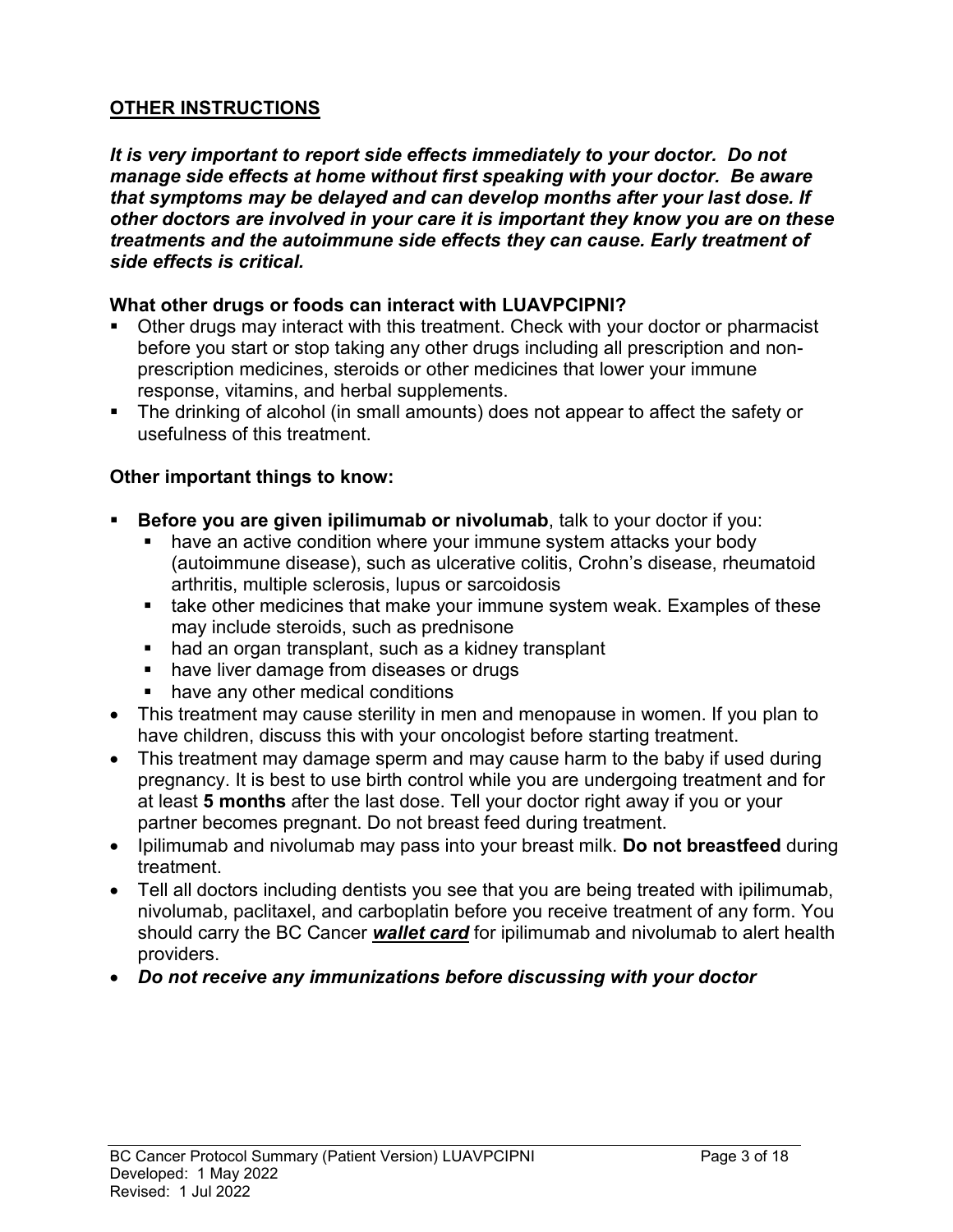## **SIDE EFFECTS AND WHAT TO DO ABOUT THEM**

### **Are there any risks?**

Unexpected and unlikely side effects can occur with any drug treatment. The ones listed below are particularly important for you to be aware of as they are directly related to the common actions of the drugs in your treatment plan.

### **What is the most important information I should know about SERIOUS SIDE EFFECTS?**

- **Ipilimumab and nivolumab may cause serious immune reactions against your own body (autoimmune) affecting many parts.**
- These side effects are most likely to begin during treatment; however, side effects can show up months after your last treatment.
- **Tell** your doctor as soon as possible if you have any of serious side effects listed in the table below or your symptoms get worse.
- **Do not try to treat or diagnose symptoms yourself**. Getting medical treatment right away may keep the problem from becoming more serious.

The following side effects were most frequently reported:

### **Very common (more than 1 in 10 people)**

- diarrhea
- itching, rash
- joint pain
- feeling tired
- feeling less hungry
- feeling nauseous
- fever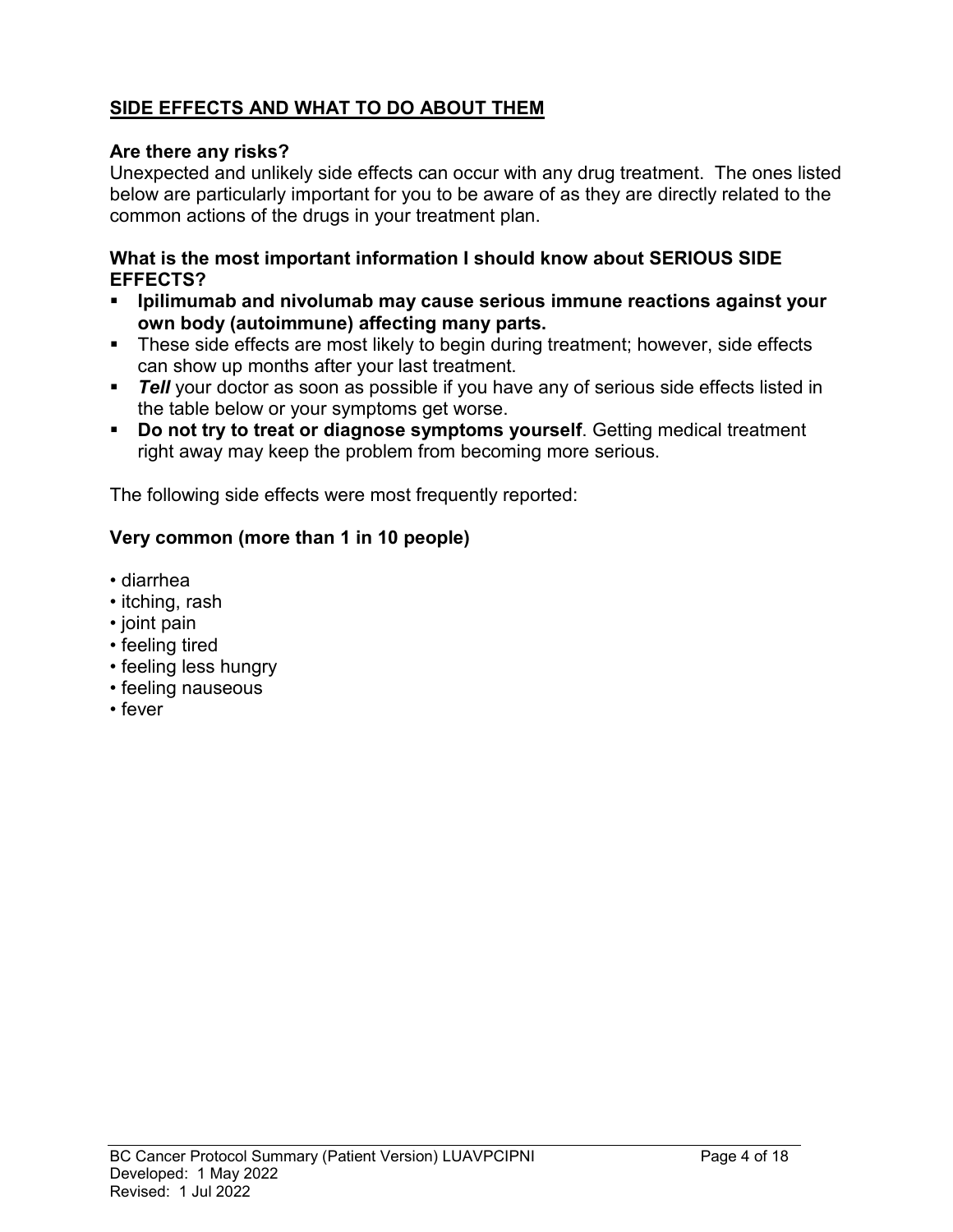# **Serious Side Effects Associated with Ipilimumab and Nivolumab**

| <b>SERIOUS SIDE EFFECTS</b>                                                                        | How common is it?   |
|----------------------------------------------------------------------------------------------------|---------------------|
| Inflammation of the INTESTINES (colitis)                                                           | <b>Very Common</b>  |
| Symptoms may include                                                                               |                     |
| diarrhea (loose stools) or more bowel movements than usual. Do not treat the diarrhea<br>yourself. | (more than 1 in 10) |
| blood in stools or dark, tarry, sticky stools                                                      |                     |
| stomach pain (abdominal pain) or tenderness                                                        |                     |
| fever                                                                                              |                     |
| Inflammation of the THYROID GLAND (hyperthyroidism, hypothyroidism)                                | <b>Very Common</b>  |
| Symptoms may include:                                                                              |                     |
| rapid heart beat                                                                                   | (more than 1 in 10) |
| weight loss or gain                                                                                |                     |
| increased sweating                                                                                 |                     |
| hair loss                                                                                          |                     |
| feeling cold                                                                                       |                     |
| constipation or diarrhea                                                                           |                     |
| your voice gets deeper                                                                             |                     |
| muscle aches                                                                                       |                     |
| changes in sleep patterns                                                                          |                     |
| <b>Inflammation of the SKIN</b>                                                                    | <b>Very Common</b>  |
| Symptoms may include                                                                               |                     |
| rash on your skin, mouth blisters, dry or peeling skin                                             | (more than 1 in 10) |
| Depigmentation of the SKIN (vitiligo)                                                              | Common              |
|                                                                                                    |                     |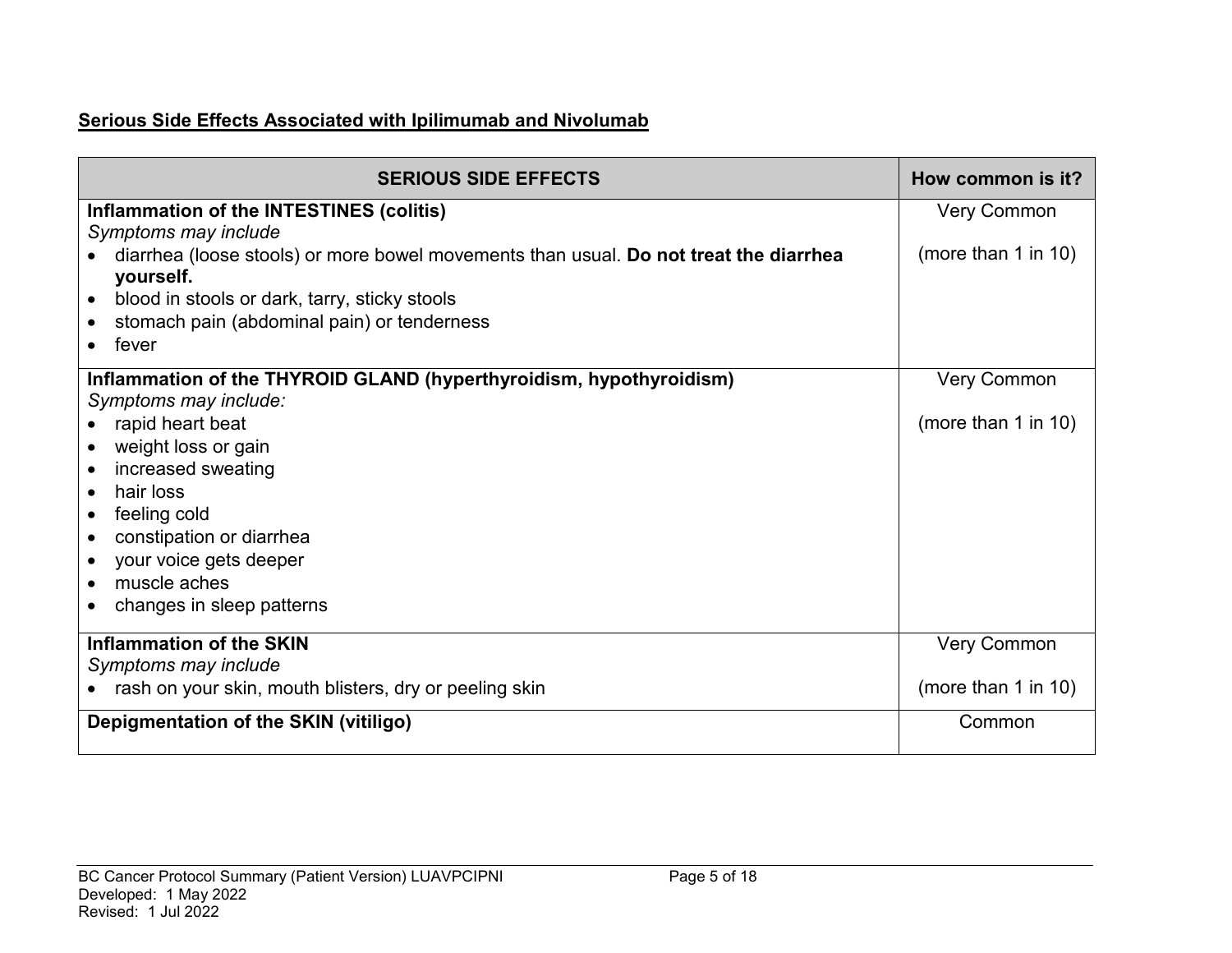| <b>SERIOUS SIDE EFFECTS</b>                                                          | How common is it?      |
|--------------------------------------------------------------------------------------|------------------------|
| Inflammation of the LUNGS (pneumonitis)                                              | <b>Very Common</b>     |
| Symptoms may include:                                                                |                        |
| shortness of breath                                                                  | (more than 1 in 10)    |
| chest pain                                                                           |                        |
| coughing                                                                             |                        |
| <b>Problems with MUSCLES</b>                                                         | <b>Very Common</b>     |
| Symptoms may include:                                                                |                        |
| back pain                                                                            | (more than 1 in 10)    |
| spasms                                                                               |                        |
| weakness<br>$\bullet$                                                                |                        |
| muscle pain                                                                          |                        |
| <b>Inflammation of the NERVES</b>                                                    | Common                 |
| Symptoms may include                                                                 |                        |
| weakness of legs, arms or face                                                       | (less than 1 in 10 but |
| numbness or tingling in hands or feet<br>$\bullet$                                   | more than 1 in 100)    |
| lack of energy or dizziness<br>$\bullet$                                             |                        |
| Inflammation of certain GLANDS (pituitary, adrenal glands so they do not make enough | Common                 |
| hormone.<br>Symptoms may include:                                                    | (less than 1 in 10 but |
| • weight loss                                                                        | more than 1 in 100)    |
| • increased sweating, hot flashes                                                    |                        |
| • hair loss (includes facial and pubic)                                              |                        |
| • feeling cold                                                                       |                        |
| • headaches that will not go away or unusual headache                                |                        |
| • changes in behavior such as less sex drive, being irritable or forgetful           |                        |
| • vision problems, dizziness or fainting                                             |                        |
| • excessive thirst and urination                                                     |                        |
| • unusual tiredness or sleepiness                                                    |                        |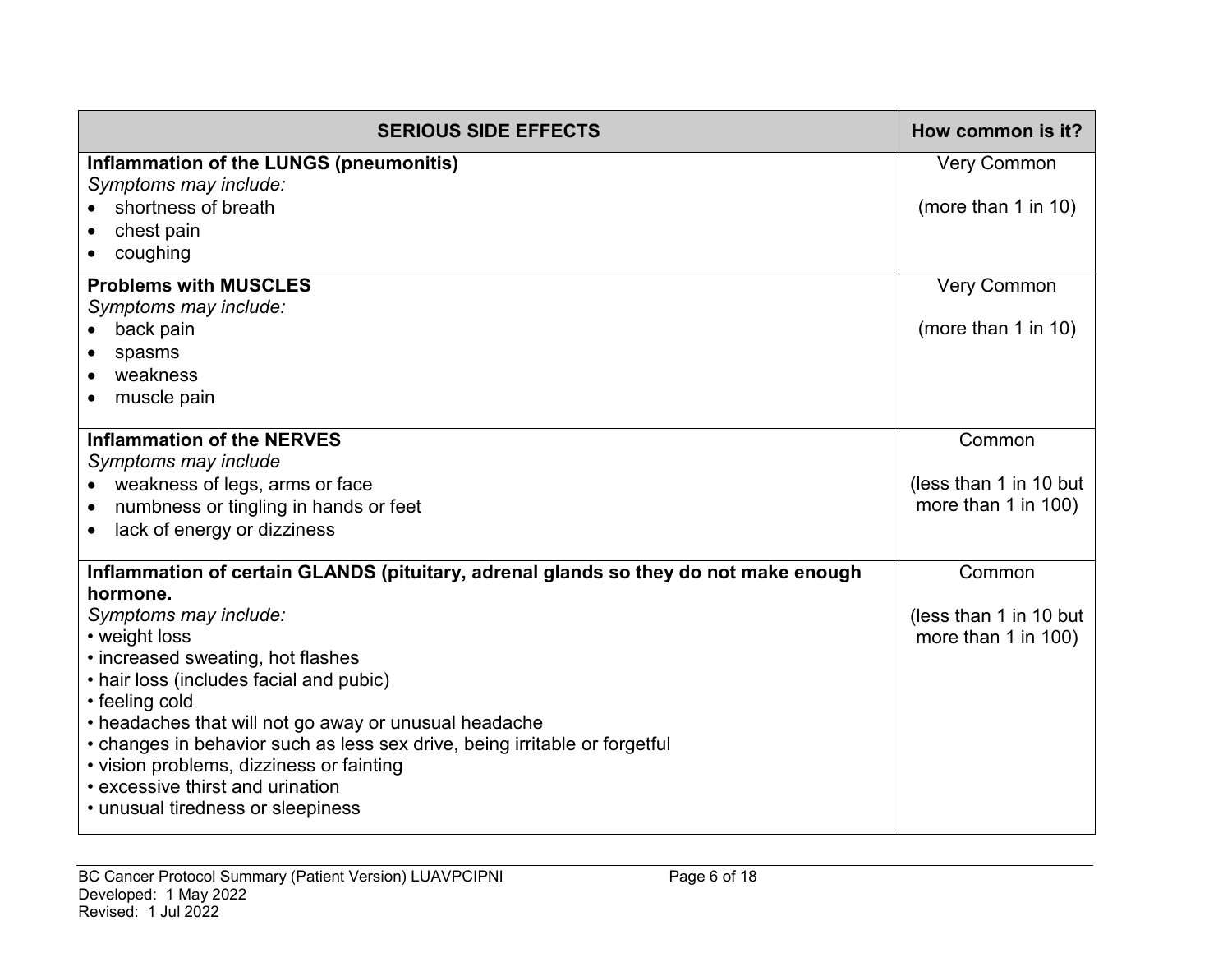| <b>SERIOUS SIDE EFFECTS</b>                                                                                                                                                                                                                                                       | How common is it?                                    |
|-----------------------------------------------------------------------------------------------------------------------------------------------------------------------------------------------------------------------------------------------------------------------------------|------------------------------------------------------|
| <b>Inflammation of the EYES</b><br>Symptoms may include                                                                                                                                                                                                                           | Common                                               |
| changes in eyesight, blurry vision, double vision, or other vision problems<br>eye pain or redness                                                                                                                                                                                | (less than 1 in 10 but<br>more than 1 in 100)        |
| Inflammation of the KIDNEYS (nephritis)<br>Symptoms may include:                                                                                                                                                                                                                  | Common                                               |
| changes in the amount or colour of your urine                                                                                                                                                                                                                                     | (less than 1 in 10 but<br>more than $1$ in $100$ )   |
| Infusion reaction.<br>Symptoms may include                                                                                                                                                                                                                                        | Common                                               |
| shortness of breath, wheezing or trouble breathing, cough, chest tightness<br>dizziness, fainting, rapid or weak heartbeat<br>itching, rash, hives, or feeling warm or flushed<br>swelling of the throat, tongue, or face<br>hoarse voice, throat tightness or trouble swallowing | (less than 1 in 10 but<br>more than 1 in 100)        |
| Inflammation of the LIVER (hepatitis)<br>Symptoms may include                                                                                                                                                                                                                     | Uncommon                                             |
| yellowing of your skin or the whites of your eyes,<br>dark urine, tiredness, nausea or vomiting, loss of appetite, pain on the right side of your<br>stomach, or bruise easily                                                                                                    | (less than 1 in 100)<br>but more than 1 in<br>1000)  |
| <b>Problems in the PANCREAS</b><br>Symptoms may include:                                                                                                                                                                                                                          | Rare                                                 |
| abdominal pain<br>$\bullet$<br>nausea and vomiting                                                                                                                                                                                                                                | (less than 1 in 1000<br>but more than 1 in<br>10000) |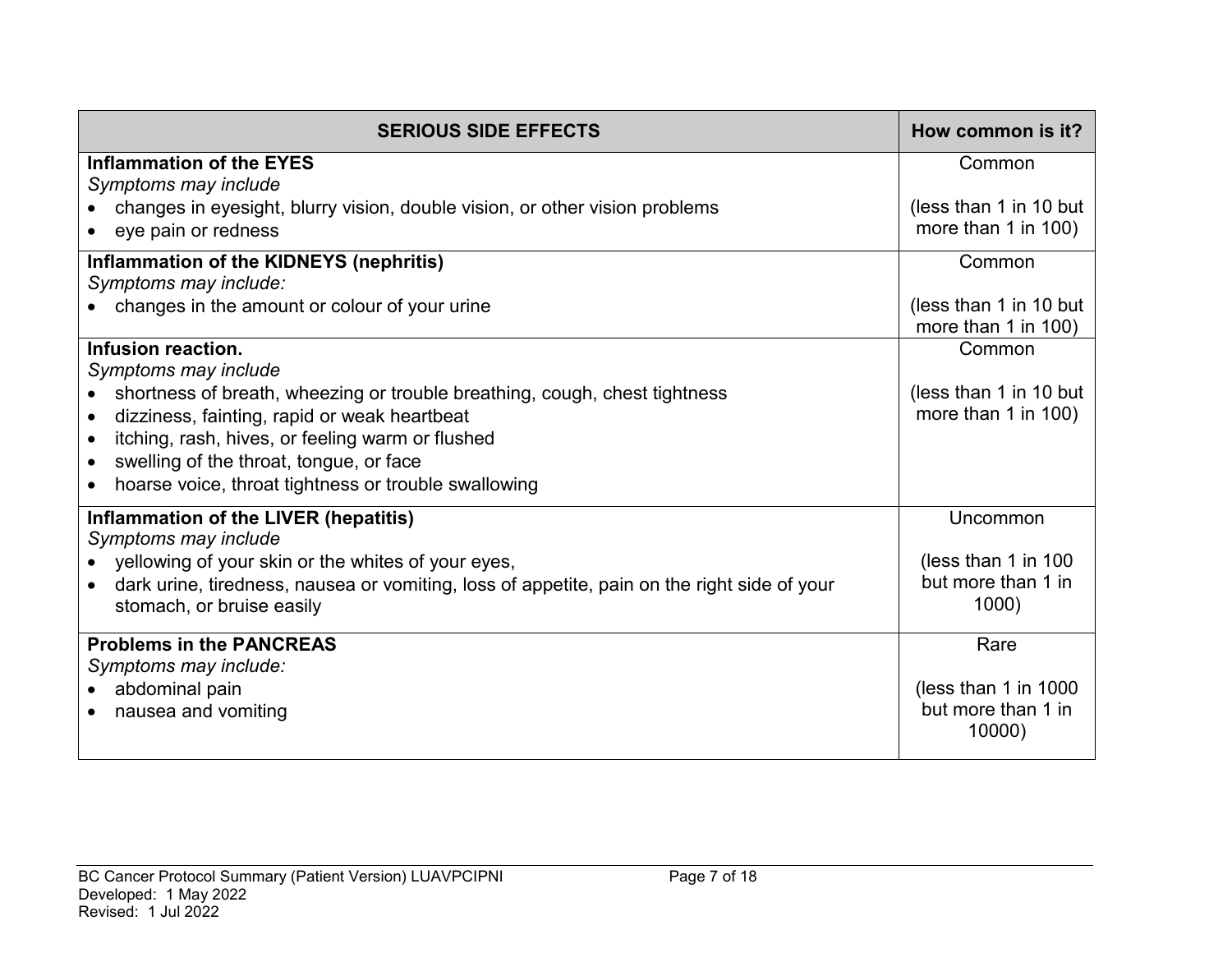| <b>SERIOUS SIDE EFFECTS</b>                     | How common is it?      |
|-------------------------------------------------|------------------------|
| Blood sugar problems (type 1 diabetes mellitus) | Rare                   |
| Symptoms may include:                           |                        |
| hunger or thirst                                | (less than 1 in $1000$ |
| a need to urinate more often                    | but more than 1 in     |
| weight loss                                     | 10000)                 |
|                                                 |                        |

| <b>OTHER SIDE EFFECTS</b>                                           | How common<br>is it? | <b>MANAGEMENT</b>                                                                                                                                                                                                                                                                                                                                                    |
|---------------------------------------------------------------------|----------------------|----------------------------------------------------------------------------------------------------------------------------------------------------------------------------------------------------------------------------------------------------------------------------------------------------------------------------------------------------------------------|
| <b>Pain or tenderness may occur where</b><br>the needle was placed. | Rare                 | Apply cool compresses or soak in cool water for 15-20<br>minutes several times a day.                                                                                                                                                                                                                                                                                |
| <b>Nausea</b> does not usually occur.                               | Rare                 |                                                                                                                                                                                                                                                                                                                                                                      |
| <b>Fever</b> may sometimes occur.                                   | Common               | Take acetaminophen (e.g., TYLENOL <sup>®</sup> ) every 4-6 hours,<br>to a maximum of 4 g $(4000 \text{ mg})$ per day.<br>If you have other symptoms of colitis, tell your doctor as<br>soon as possible. (see the table above for serious side<br>effects)                                                                                                           |
| <b>Tiredness</b> and lack of energy may<br>sometimes occur.         | <b>Very Common</b>   | Do not drive a car or operate machinery if you are feeling<br>tired.<br>Try the ideas in Your Bank to Energy Savings: Helping<br>People with Cancer Handle Fatigue.*<br>If tiredness is persistent and you have other symptoms of<br>hepatitis or inflammation of glands, tell your doctor as<br>soon as possible. (see the table above for serious side<br>effects) |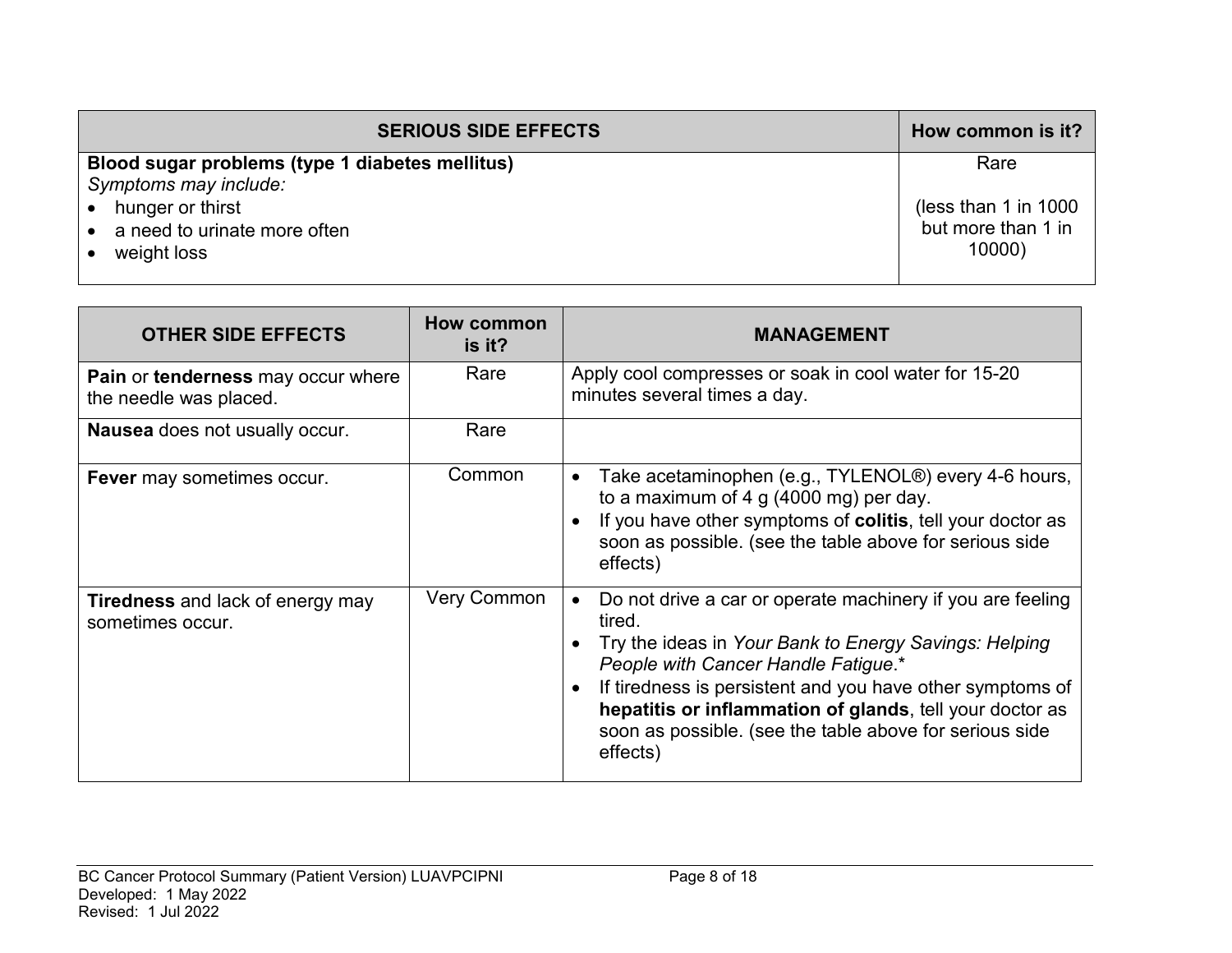| <b>OTHER SIDE EFFECTS</b>                            | <b>How common</b><br>is it? | <b>MANAGEMENT</b>                                                                                                                                                                                                                                                                                                        |
|------------------------------------------------------|-----------------------------|--------------------------------------------------------------------------------------------------------------------------------------------------------------------------------------------------------------------------------------------------------------------------------------------------------------------------|
| Headache may sometimes occur.                        | Common                      | Take acetaminophen (e.g., TYLENOL®) every 4-6 hours<br>if needed, to a maximum of 4 g (4000 mg) per day.<br>If headache is persistent and you have other symptoms<br>of inflammation of glands or Inflammation of the<br>nerves, tell your doctor as soon as possible. (see the<br>table above for serious side effects) |
| <b>Constipation</b> may sometimes occur.             | Rare                        | Exercise if you can.<br>Drink plenty of fluids.<br>Try ideas in Suggestions for Dealing with Constipation.*<br>If you have other symptoms of colitis, tell your doctor as<br>soon as possible. (see the table above for serious side<br>effects)                                                                         |
| Loss of appetite and weight loss<br>sometimes occur. | Common                      | Try the ideas in Food Ideas to Help with Decreased<br>Appetite.<br>If loss of appetite is persistent and you have other<br>symptoms of hepatitis, tell your doctor as soon as<br>possible. (see the table above for serious side effects)                                                                                |
| Hair loss is rare with ipilimumab and<br>nivolumab.  | Uncommon                    | If hair loss is a problem, refer to For the Patient: Hair Loss<br>Due to Chemotherapy.*                                                                                                                                                                                                                                  |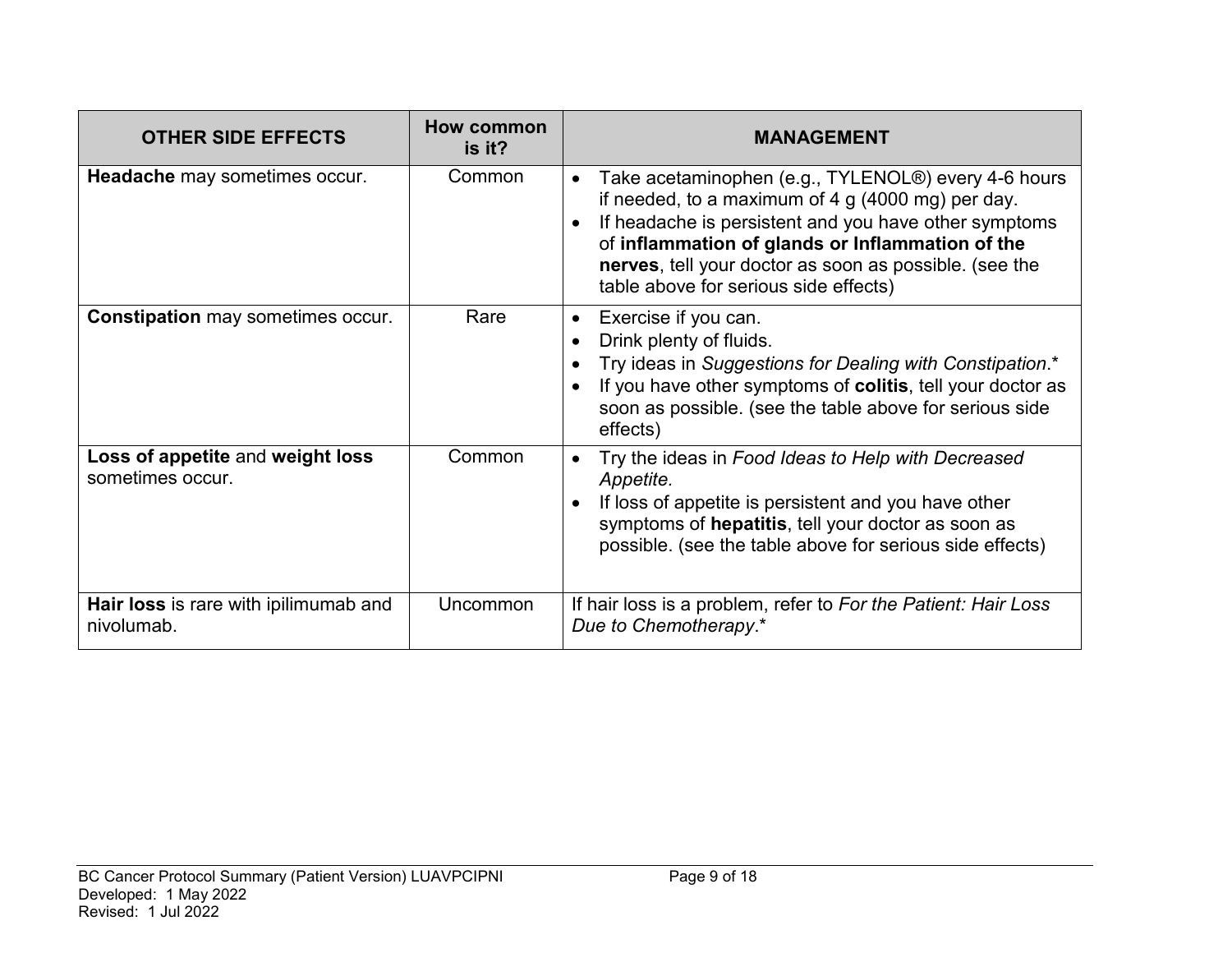# **Management of Other Side Effects**

| <b>OTHER SIDE EFFECTS</b>                                                                                                                                                                                                                                                                        | How common<br>is it? | <b>MANAGEMENT</b>                                                                                                                                                                                                                                                                                                                                                                                   |
|--------------------------------------------------------------------------------------------------------------------------------------------------------------------------------------------------------------------------------------------------------------------------------------------------|----------------------|-----------------------------------------------------------------------------------------------------------------------------------------------------------------------------------------------------------------------------------------------------------------------------------------------------------------------------------------------------------------------------------------------------|
| Your white blood cells will decrease<br>a few days after your treatment.<br>They usually return to normal in 2-3<br>weeks. White blood cells protect your<br>body by fighting bacteria (germs) that<br>cause infection. When they are low,<br>you are at greater risk of having an<br>infection. | <b>Very Common</b>   | To help prevent infection:<br>Wash your hands often and always after using the<br>bathroom.<br>Take care of your skin and mouth by gently washing<br>regularly.<br>Avoid crowds and people who are sick.<br>Call your doctor <i>immediately</i> at the first sign of an<br>infection such as fever (over 100°F or 38°C by an oral<br>thermometer), chills, cough or burning when you pass<br>urine. |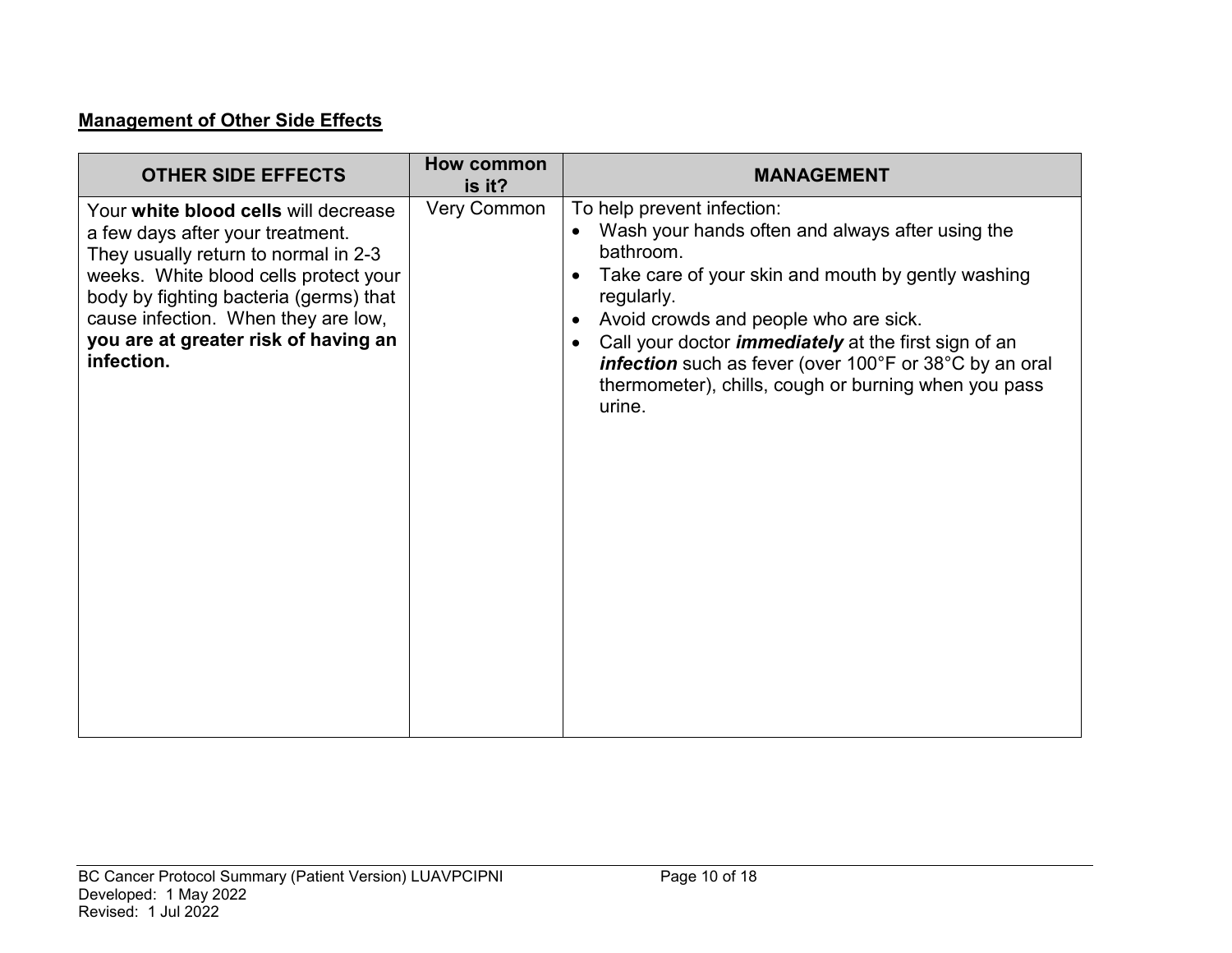| <b>OTHER SIDE EFFECTS</b>                                                                                                                                                                                                                         | <b>How common</b><br>is it? | <b>MANAGEMENT</b>                                                                                                                                                                                                                                                                                                                                                                                  |
|---------------------------------------------------------------------------------------------------------------------------------------------------------------------------------------------------------------------------------------------------|-----------------------------|----------------------------------------------------------------------------------------------------------------------------------------------------------------------------------------------------------------------------------------------------------------------------------------------------------------------------------------------------------------------------------------------------|
| Your platelets may decrease during<br>or after your treatment They will<br>return to normal after your last<br>treatment. Platelets help to make<br>your blood clot when you hurt<br>yourself. You may bruise or bleed<br>more easily than usual. | <b>Very Common</b>          | To help prevent bleeding problems:<br>Try not to bruise, cut or burn yourself.<br>Clean your nose by blowing gently, do not pick your<br>nose.<br>Avoid constipation.<br>Brush your teeth gently with a soft toothbrush as your<br>gums may bleed more easily. Maintain good oral<br>hygiene.<br>Avoid taking ASA (e.g. ASPIRIN®) or Ibuprofen (e.g.<br>ADVIL®), unless prescribed by your doctor. |
| <b>Tiredness</b> and lack of energy may<br>sometimes occur.                                                                                                                                                                                       | Very Common                 | Do not drive a car or operate machinery if you are feeling<br>$\bullet$<br>tired.<br>Try the ideas in Your Bank to Energy Savings: Helping<br>People with Cancer Handle Fatigue.*<br>If tiredness is persistent and you have other symptoms of<br>hepatitis or inflammation of glands, tell your doctor as<br>soon as possible. (see the table above for serious side<br>effects.)                 |
| Loss of appetite and weight loss<br>sometimes occur.                                                                                                                                                                                              | <b>Very Common</b>          | Try the ideas in Food Ideas to Help with Decreased<br>Appetite.*<br>If loss of appetite is persistent and you have other<br>symptoms of hepatitis, tell your doctor as soon as<br>possible. (see the table above for serious side effects.)                                                                                                                                                        |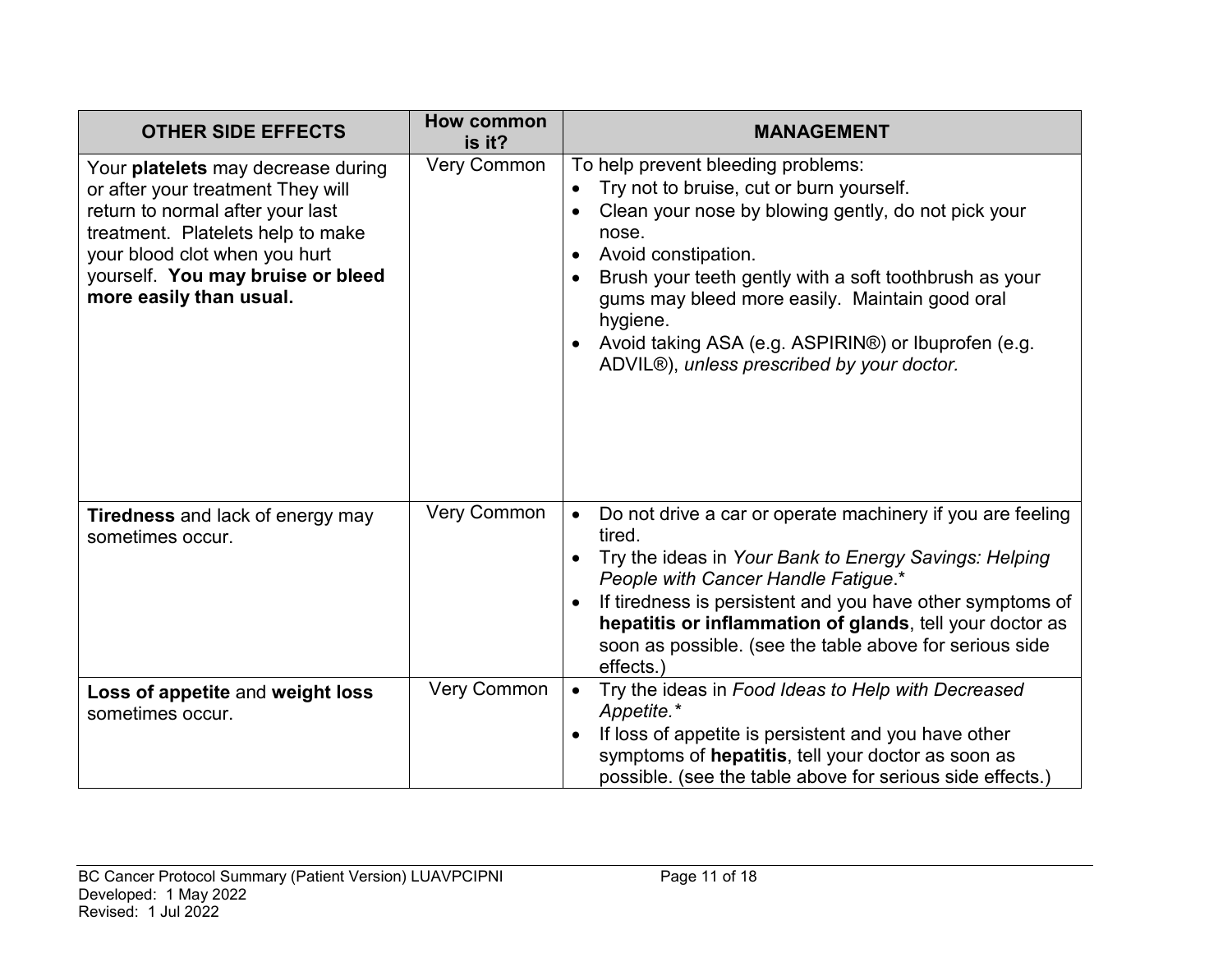| <b>OTHER SIDE EFFECTS</b>                                                                                                                                                                                                                                                                                                                             | <b>How common</b><br>is it? | <b>MANAGEMENT</b>                                                                                                                                                                                                                                                                                                                                                                                                                                                                                                      |
|-------------------------------------------------------------------------------------------------------------------------------------------------------------------------------------------------------------------------------------------------------------------------------------------------------------------------------------------------------|-----------------------------|------------------------------------------------------------------------------------------------------------------------------------------------------------------------------------------------------------------------------------------------------------------------------------------------------------------------------------------------------------------------------------------------------------------------------------------------------------------------------------------------------------------------|
| Hair loss is common and may begin<br>within a few days or weeks of<br>treatment. Your hair may thin or you<br>may become totally bald. Your scalp<br>may feel tender. You may lose hair<br>on your face and body. Your hair will<br>grow back once your treatments are<br>over and sometimes between<br>treatments. Colour and texture may<br>change. | <b>Very Common</b>          | Use a gentle shampoo and soft brush.<br>Care should be taken with use of hair spray, bleaches,<br>$\bullet$<br>dyes and perms.<br>Protect your scalp with a hat, scarf or wig in cold<br>weather. Some extended health plans will pay part of<br>the cost of a wig.<br>Cover your head or apply sunblock on sunny days.<br>Apply mineral oil to your scalp to reduce itching.<br>$\bullet$<br>If you lose your eyelashes and eyebrows, protect your<br>eyes from dust and grit with a broad-rimmed hat and<br>glasses. |
| Allergic reactions to Paclitaxel often<br>occur. Signs of an allergic reaction<br>include flushing, rash, itching,<br>swelling and breathing problems.<br>These allergic reactions most often<br>occur during the first hour of<br>treatment.                                                                                                         | Common                      | Dexamethasone is used to prevent allergic reactions.<br>$\bullet$<br>You will be given dexamethasone before you receive<br>Paclitaxel.<br>You will also be given other drugs to help prevent an<br>allergic reaction. One may make you drowsy.<br>Your nurse will monitor you for any signs that you may<br>$\bullet$<br>be developing an allergic reaction while receiving<br>Paclitaxel.<br>Tell your nurse or doctor <i>immediately</i> if you notice any<br>of the listed symptoms.                                |
| Paclitaxel contains alcohol and may<br>cause drowsiness.                                                                                                                                                                                                                                                                                              | Common                      | Do not drive a car or operate machinery soon after<br>$\bullet$<br>treatment.                                                                                                                                                                                                                                                                                                                                                                                                                                          |
| Fever may sometimes occur.                                                                                                                                                                                                                                                                                                                            | Common                      | Call your doctor <i>immediately</i> at the first sign of an<br>$\bullet$<br>infection such as fever (over 100°F or 38°C by an oral<br>thermometer), chills, cough or burning when you pass<br>urine.<br>If you have other symptoms of colitis, tell your doctor as<br>soon as possible. (see the table above for serious side<br>effects.)                                                                                                                                                                             |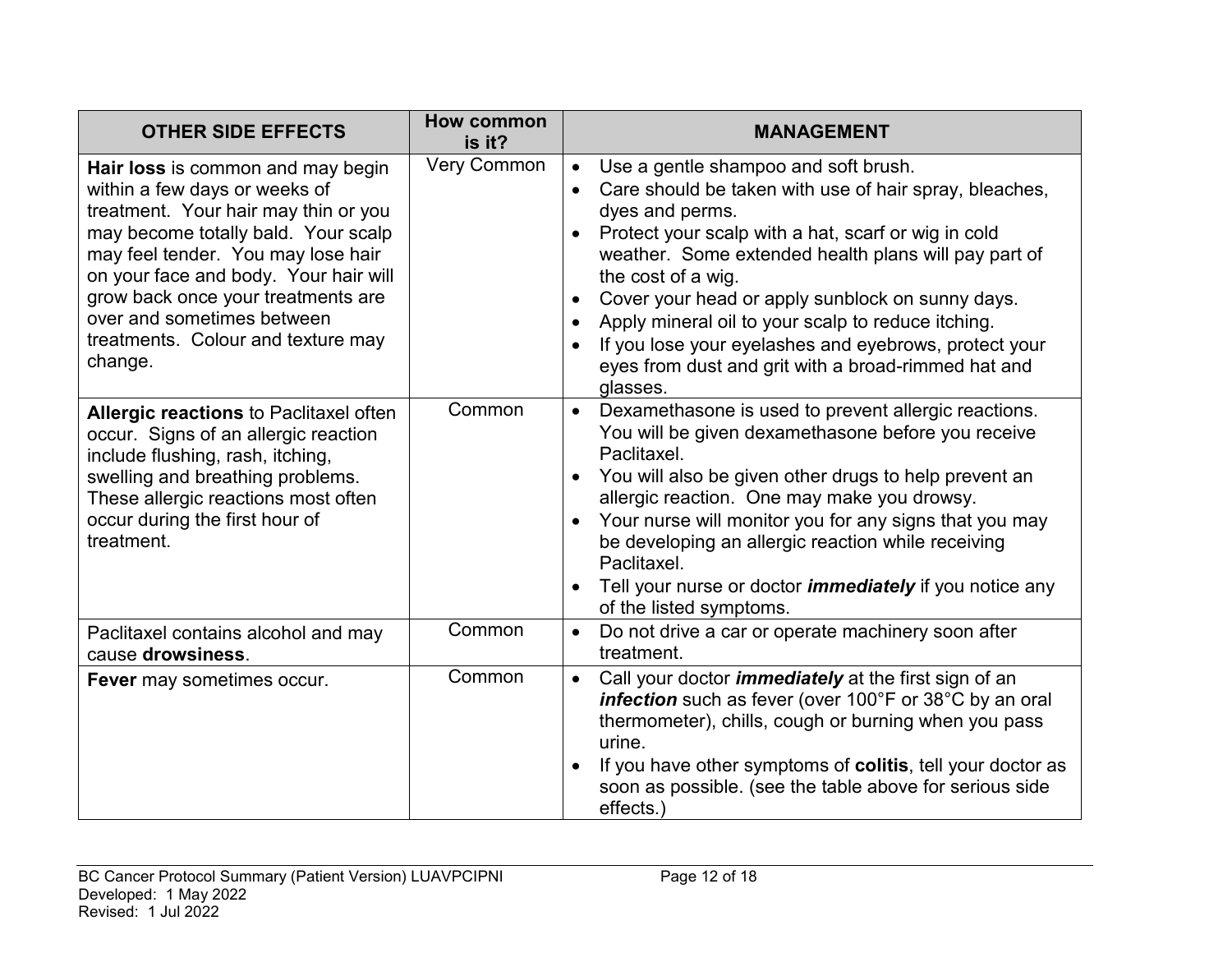| <b>OTHER SIDE EFFECTS</b>                                                                                                                                                            | How common<br>is it? | <b>MANAGEMENT</b>                                                                                                                                                                                                                                                                                                                            |
|--------------------------------------------------------------------------------------------------------------------------------------------------------------------------------------|----------------------|----------------------------------------------------------------------------------------------------------------------------------------------------------------------------------------------------------------------------------------------------------------------------------------------------------------------------------------------|
| Headache may sometimes occur.                                                                                                                                                        | Common               | If headache is persistent and you have other symptoms<br>of inflammation of glands, tell your doctor as soon as<br>possible. (see the table above for serious side effects.)                                                                                                                                                                 |
| Muscle or joint pain may occur a<br>few days after your treatment.                                                                                                                   | Common               | Tell your doctor as soon as possible. (see the table<br>$\bullet$<br>above for serious side effects.)                                                                                                                                                                                                                                        |
| <b>Numbness or tingling of the fingers</b><br>or toes may occur. This almost<br>always returns to normal, slowly,<br>once your treatments are over. This<br>may take several months. | Common               | Be careful when handling items that are sharp, hot or<br>$\bullet$<br>cold.<br>Tell your doctor at your next visit, especially if you have<br>trouble with buttons, writing, or picking up small objects.                                                                                                                                    |
| Nausea and vomiting may occur<br>after your treatment and may last for<br>24 hours.                                                                                                  | Common               | You will be given a prescription for anti-nausea drug(s) to<br>$\bullet$<br>take before your chemotherapy treatment and/or at<br>home. It is easier to prevent nausea than to treat it once<br>it has happened, so follow directions closely.<br>Eat and drink often in small amounts.<br>Try the ideas in "Food Choices to Control Nausea". |
| <b>Constipation may sometimes occur.</b>                                                                                                                                             | Common               | Exercise if you can.<br>$\bullet$<br>Drink plenty of fluids.<br>Try ideas in Suggestions for Dealing with Constipation.*<br>If you have other symptoms of colitis, tell your doctor as<br>soon as possible. (see the table above for serious side<br>effects.)                                                                               |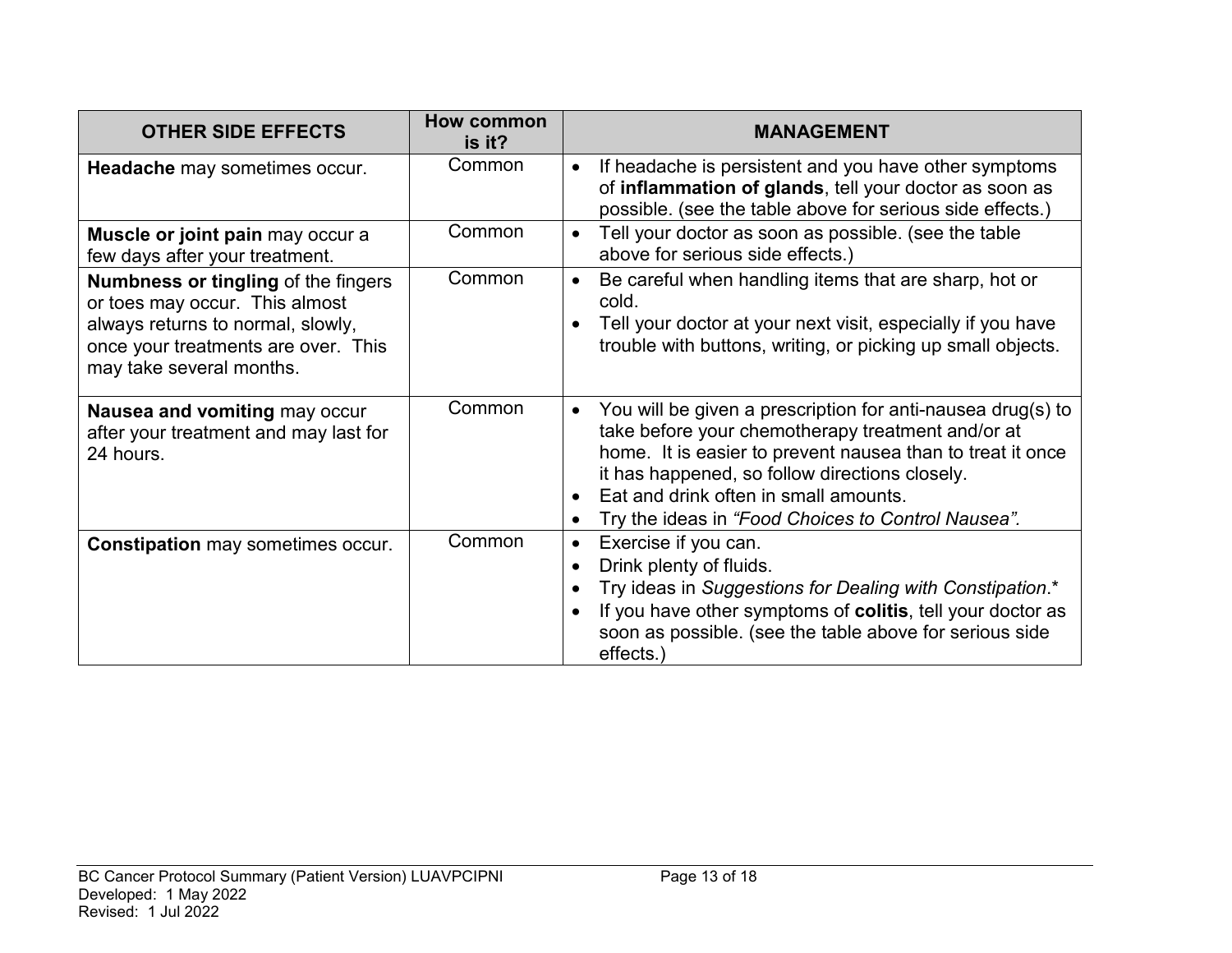| <b>OTHER SIDE EFFECTS</b>                                                                                                                                                                                           | <b>How common</b><br>is it? | <b>MANAGEMENT</b>                                                                                                                                                                                                                                                                                                                                                                                                                                                                                                                                           |
|---------------------------------------------------------------------------------------------------------------------------------------------------------------------------------------------------------------------|-----------------------------|-------------------------------------------------------------------------------------------------------------------------------------------------------------------------------------------------------------------------------------------------------------------------------------------------------------------------------------------------------------------------------------------------------------------------------------------------------------------------------------------------------------------------------------------------------------|
| Sore mouth may occur a few days<br>after treatment. Mouth sores can<br>occur on the tongue, the sides of the<br>mouth or in the throat. Mouth sores<br>or bleeding gums can lead to an<br>infection.                | Uncommon                    | Brush your teeth gently after eating and at bedtime with a<br>$\bullet$<br>very soft toothbrush. If your gums bleed, use gauze<br>instead of a brush. Use baking soda instead of<br>toothpaste.<br>Make a mouthwash with $\frac{1}{2}$ teaspoon baking soda or salt<br>in 1 cup warm water and rinse several times a day.<br>Try soft, bland foods like puddings, milkshakes and<br>cream soups.<br>Avoid spicy, crunchy or acidic food, and very hot or cold<br>foods.<br>Call your doctor if you are having difficulty eating or<br>drinking due to pain. |
| Swelling of hands, feet or lower legs<br>may occur if your body retains extra<br>fluid                                                                                                                              | Uncommon                    | If swelling is a problem, elevate your feet when resting<br>Avoid tight clothing                                                                                                                                                                                                                                                                                                                                                                                                                                                                            |
| Pain or tenderness may occur<br>where the needle was placed in your<br>vein within 1-2 days after treatment.<br>This may extend all the way up the<br>arm. Sometimes pain may occur<br>where the cancer is located. | <b>Uncommon</b>             | Apply warm compresses or soak in warm water for 15-20<br>minutes several times a day.<br>See your doctor if the pain continues to bother you.                                                                                                                                                                                                                                                                                                                                                                                                               |
| Paclitaxel burns if it leaks under the<br>skin                                                                                                                                                                      | <b>Very Rare</b>            | Tell your nurse <i>immediately</i> if you feel pain, burning,<br>$\bullet$<br>stinging, or any other change while the drug is being<br>given.                                                                                                                                                                                                                                                                                                                                                                                                               |

**\*Please ask your oncologist or pharmacist for a copy.**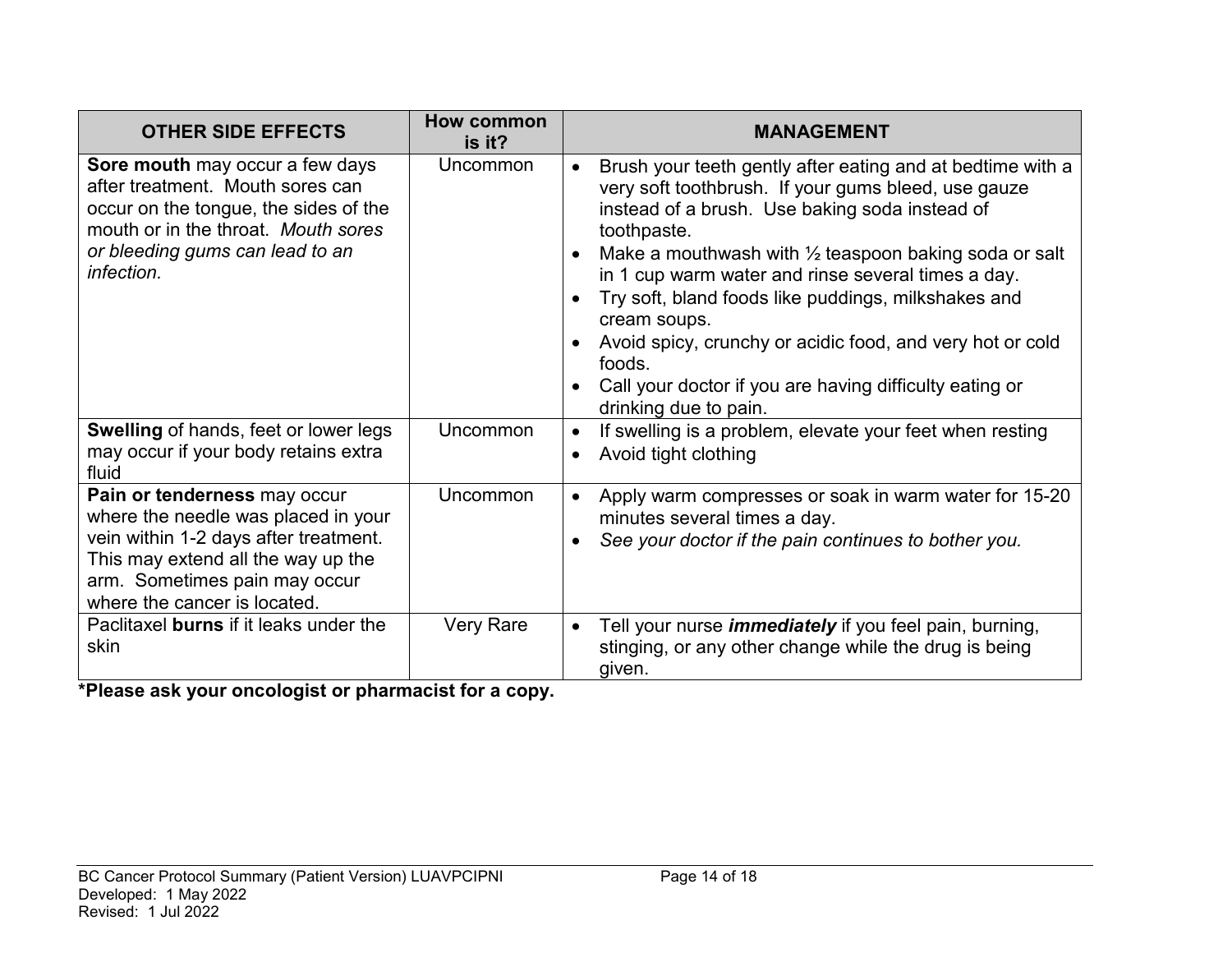**If you experience symptoms or changes in your body that have not been described above but worry you, or in any symptoms are severe, contact:**

 **\_\_\_\_\_\_\_\_\_\_\_\_\_\_\_\_\_\_\_\_\_\_\_\_ at telephone number:\_\_\_\_\_\_\_\_\_\_\_\_\_\_\_\_\_\_\_**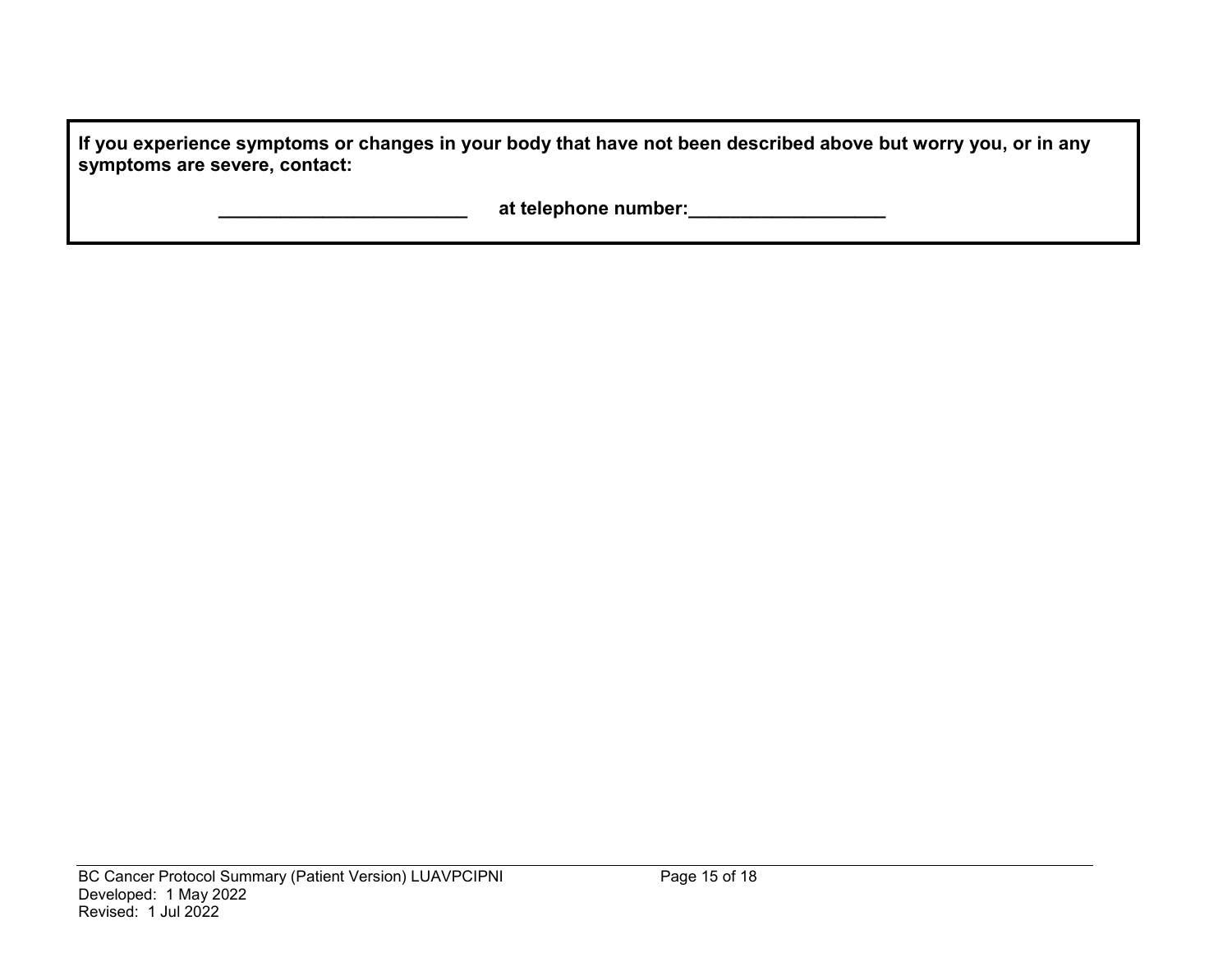| <b>BC</b><br>CAN<br><b>MEDICAL</b><br><b>ALERT</b><br>CER<br><b>Provincial Health Services Authority</b><br>NAME                                                    | SEVERE IMMUNE-MEDIATED ADVERSE REACTIONS<br>Including enterocolitis, intestinal perforation, hepatitis,<br>dermatitis<br>(including toxic epidermal<br>necrolysis),<br>neuropathy, endocrinopathy, pneumonitis,<br>myositis,<br>myocarditis and toxicities in other organ systems. Duration<br>of risk after treatment is unknown. |
|---------------------------------------------------------------------------------------------------------------------------------------------------------------------|------------------------------------------------------------------------------------------------------------------------------------------------------------------------------------------------------------------------------------------------------------------------------------------------------------------------------------|
| has received<br>CHECKPOINT INHIBITOR IMMUNOTHERAPY:<br>Immune-Mediated Adverse Reactions<br>ALWAYS CARRY THIS CARD AND SHOW TO<br>PHYSICIANS INCLUDING ANESTHETISTS | FOR MORE INFORMATION:<br>www.bccancer.bc.ca/health-professionals/professional-resources/cancer-drug-manual<br>Rev Aug 2018                                                                                                                                                                                                         |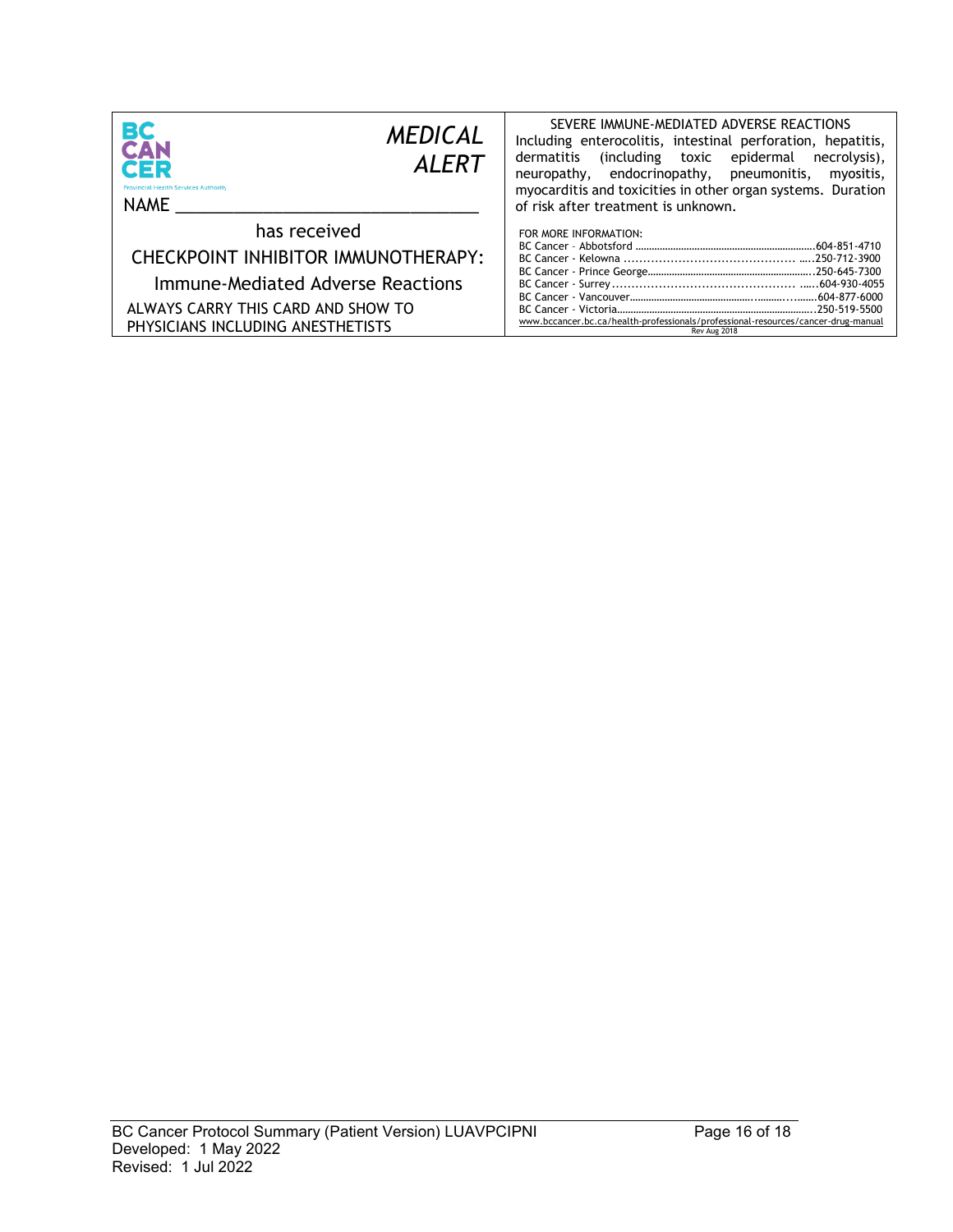| To Whom It May Concern:<br>Medical Oncologist New York and Service Contract of the Contract of the Contract of the Contract of the Contract of the Contract of the Contract of the Contract of the Contract of the Contract of the Contract of the Contra |                                                                                                 |
|-----------------------------------------------------------------------------------------------------------------------------------------------------------------------------------------------------------------------------------------------------------|-------------------------------------------------------------------------------------------------|
|                                                                                                                                                                                                                                                           |                                                                                                 |
|                                                                                                                                                                                                                                                           |                                                                                                 |
|                                                                                                                                                                                                                                                           |                                                                                                 |
|                                                                                                                                                                                                                                                           |                                                                                                 |
|                                                                                                                                                                                                                                                           |                                                                                                 |
| This patient is receiving immunotherapy at the BC Cancer and is at risk of immune-related<br>toxicities which may be life threatening and require urgent management.                                                                                      |                                                                                                 |
| Immunotherapy toxicities are different from those encountered with standard chemotherapy<br>or targeted therapies. The immune system may become dysregulated during immunotherapy                                                                         |                                                                                                 |
| treatment, leading to symptoms and findings which mimic autoimmune disorders. Adverse                                                                                                                                                                     |                                                                                                 |
| events can occur during or following treatment and can be life threatening. Any organ system<br>in the body is at risk including, but not limited to:                                                                                                     |                                                                                                 |
| Lungs (pneumonitis, pleuritis, sarcoidosis)                                                                                                                                                                                                               |                                                                                                 |
| Gastrointestinal (colitis, ileitis, pancreatitis)                                                                                                                                                                                                         |                                                                                                 |
| Liver (hepatitis)<br>Skin (rash, Stevens-Johnson syndrome)                                                                                                                                                                                                |                                                                                                 |
| Renal (interstitial nephritis)                                                                                                                                                                                                                            | Endocrine (hypophysitis, adrenal insufficiency, hypo/hyperthyroidism, type 1 diabetes mellitus) |
| Blood (hemolytic anemia, thrombocytopenia, neutropenia)                                                                                                                                                                                                   | Neurologic (encephalitis, Guillain-Barré syndrome, meningitis, myasthenia gravis, neuropathy)   |
| Musculoskeletal (myositis, arthritis)                                                                                                                                                                                                                     |                                                                                                 |
| Cardiovascular (pericarditis, myocarditis, vasculitis)<br>Ophthalmologic (uveitis, scleritis, episcleritis, conjunctivitis, retinitis)                                                                                                                    |                                                                                                 |
| Management of immune-related toxicities necessitates prompt coordination with a medical<br>oncologist with initiation of high dose corticosteroids, and may require referral to the                                                                       |                                                                                                 |
| appropriate subspecialty. If you suspect your patient is presenting with immune-related                                                                                                                                                                   |                                                                                                 |
| toxicity, please contact the patient's medical oncologist directly or if after hours contact the<br>on-call physician, or as per your local centre's process (next page). Additional information on                                                       |                                                                                                 |
| immunotherapy toxicity treatment algorithms is located at the end of the above posted                                                                                                                                                                     |                                                                                                 |
| protocol at www.bccancer.bc.ca.                                                                                                                                                                                                                           |                                                                                                 |
|                                                                                                                                                                                                                                                           |                                                                                                 |